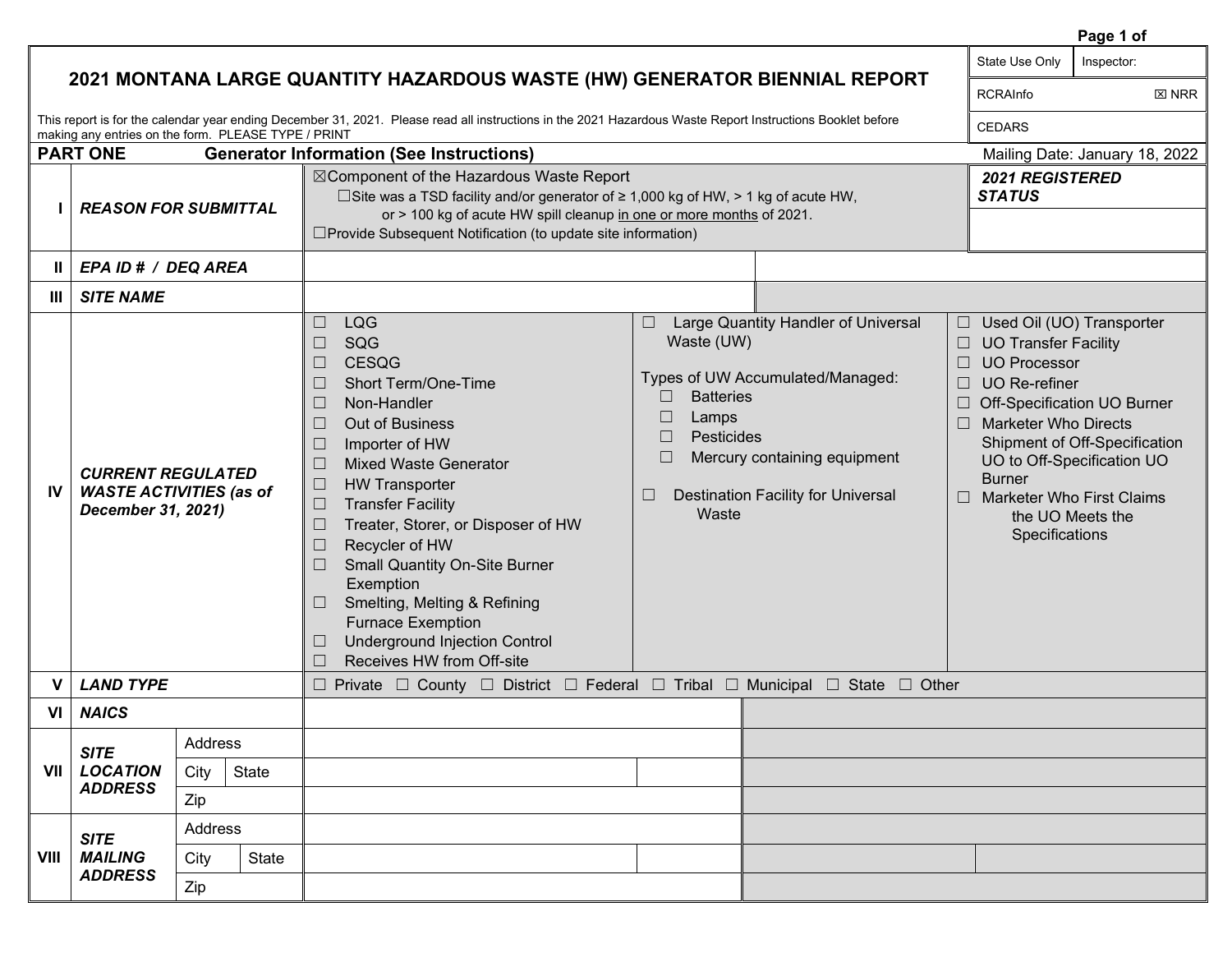|                           | <b>CONTACT PERSON</b><br>First<br>MI<br>  Last                   |                  |                  |                                                                    |  |                                                                                                                                                                                                                                                                                                                                                                                                                                                                  |  |                                                                              |                    |  |
|---------------------------|------------------------------------------------------------------|------------------|------------------|--------------------------------------------------------------------|--|------------------------------------------------------------------------------------------------------------------------------------------------------------------------------------------------------------------------------------------------------------------------------------------------------------------------------------------------------------------------------------------------------------------------------------------------------------------|--|------------------------------------------------------------------------------|--------------------|--|
|                           | <b>TITLE</b>                                                     |                  |                  |                                                                    |  |                                                                                                                                                                                                                                                                                                                                                                                                                                                                  |  |                                                                              |                    |  |
|                           | <b>TELEPHONE</b>                                                 | <b>EXTENSION</b> |                  |                                                                    |  |                                                                                                                                                                                                                                                                                                                                                                                                                                                                  |  |                                                                              |                    |  |
|                           |                                                                  | Address          |                  |                                                                    |  |                                                                                                                                                                                                                                                                                                                                                                                                                                                                  |  |                                                                              |                    |  |
|                           | <b>MAILING</b><br><b>ADDRESS</b>                                 | City             | <b>State</b>     |                                                                    |  |                                                                                                                                                                                                                                                                                                                                                                                                                                                                  |  |                                                                              |                    |  |
| IX                        |                                                                  | Zip              |                  |                                                                    |  |                                                                                                                                                                                                                                                                                                                                                                                                                                                                  |  |                                                                              |                    |  |
|                           | <b>FAX</b><br><b>NUMBER</b>                                      | <b>EMAIL</b>     |                  |                                                                    |  |                                                                                                                                                                                                                                                                                                                                                                                                                                                                  |  |                                                                              |                    |  |
|                           | <b>ALTERNATE CONTACT</b><br>First<br>MI                          | Last             |                  |                                                                    |  |                                                                                                                                                                                                                                                                                                                                                                                                                                                                  |  |                                                                              |                    |  |
|                           | <b>TITLE</b>                                                     |                  |                  |                                                                    |  |                                                                                                                                                                                                                                                                                                                                                                                                                                                                  |  |                                                                              |                    |  |
|                           | <b>TELEPHONE</b>                                                 |                  | <b>EXTENSION</b> |                                                                    |  |                                                                                                                                                                                                                                                                                                                                                                                                                                                                  |  |                                                                              |                    |  |
|                           | <b>EMAIL</b>                                                     |                  |                  |                                                                    |  |                                                                                                                                                                                                                                                                                                                                                                                                                                                                  |  |                                                                              |                    |  |
|                           | <b>LEGAL OWNER</b><br>Business or First & Last Name              |                  |                  |                                                                    |  |                                                                                                                                                                                                                                                                                                                                                                                                                                                                  |  |                                                                              |                    |  |
|                           | <b>TYPE</b>                                                      |                  |                  |                                                                    |  |                                                                                                                                                                                                                                                                                                                                                                                                                                                                  |  | □ Private □ County □ District □ Federal □ Tribal □ Municipal □ State □ Other |                    |  |
|                           |                                                                  |                  | Address          |                                                                    |  |                                                                                                                                                                                                                                                                                                                                                                                                                                                                  |  |                                                                              |                    |  |
| $\boldsymbol{\mathsf{x}}$ | <b>MAILING</b><br><b>ADDRESS</b>                                 | City             | State            |                                                                    |  |                                                                                                                                                                                                                                                                                                                                                                                                                                                                  |  |                                                                              |                    |  |
|                           |                                                                  | Zip              |                  |                                                                    |  |                                                                                                                                                                                                                                                                                                                                                                                                                                                                  |  |                                                                              |                    |  |
|                           | <b>DATE</b><br><b>BECAME</b><br><b>TELEPHONE</b><br><b>OWNER</b> |                  |                  |                                                                    |  |                                                                                                                                                                                                                                                                                                                                                                                                                                                                  |  |                                                                              |                    |  |
|                           | <b>OPERATOR</b>                                                  |                  |                  |                                                                    |  |                                                                                                                                                                                                                                                                                                                                                                                                                                                                  |  |                                                                              |                    |  |
| XI                        | Business or First & Last Name<br><b>TYPE</b>                     |                  |                  |                                                                    |  |                                                                                                                                                                                                                                                                                                                                                                                                                                                                  |  | □ Private □ County □ District □ Federal □ Tribal □ Municipal □ State □ Other |                    |  |
|                           | <b>DATE BECAME OPERATOR</b>                                      |                  |                  |                                                                    |  |                                                                                                                                                                                                                                                                                                                                                                                                                                                                  |  |                                                                              |                    |  |
|                           | <b>COMMENTS</b>                                                  |                  |                  |                                                                    |  |                                                                                                                                                                                                                                                                                                                                                                                                                                                                  |  |                                                                              |                    |  |
| XII                       |                                                                  |                  |                  |                                                                    |  |                                                                                                                                                                                                                                                                                                                                                                                                                                                                  |  |                                                                              |                    |  |
| XIII                      | <b>CERTIFICATION</b>                                             |                  |                  |                                                                    |  | I certify under penalty of law that this document and all attachments were prepared under my direction or supervision according to a system designed to assure that qualified personnel properly gather and evaluate the infor<br>submitted. Based on my inquiry of the person or persons who manage the system, or those persons directly responsible for gathering the information, the information submitted is, to the best of my knowledge and belief, true |  |                                                                              |                    |  |
|                           |                                                                  |                  |                  | $\blacktriangleright$ (Please Type or Print) $\blacktriangleright$ |  |                                                                                                                                                                                                                                                                                                                                                                                                                                                                  |  |                                                                              |                    |  |
|                           | Name<br>First   MI   Last                                        |                  |                  |                                                                    |  |                                                                                                                                                                                                                                                                                                                                                                                                                                                                  |  |                                                                              | <b>Date Signed</b> |  |
| <b>Title</b>              |                                                                  |                  |                  |                                                                    |  | Signature                                                                                                                                                                                                                                                                                                                                                                                                                                                        |  | (mm/dd/yyyy)                                                                 |                    |  |

Revised 2021 *An electronic reporting form, in Adobe format, is available at the DEQ Hazardous Waste website: [https://deq.mt.gov/twr/assistance](https://deq.mt.gov/twr/assistance#accordion2-collapse1)*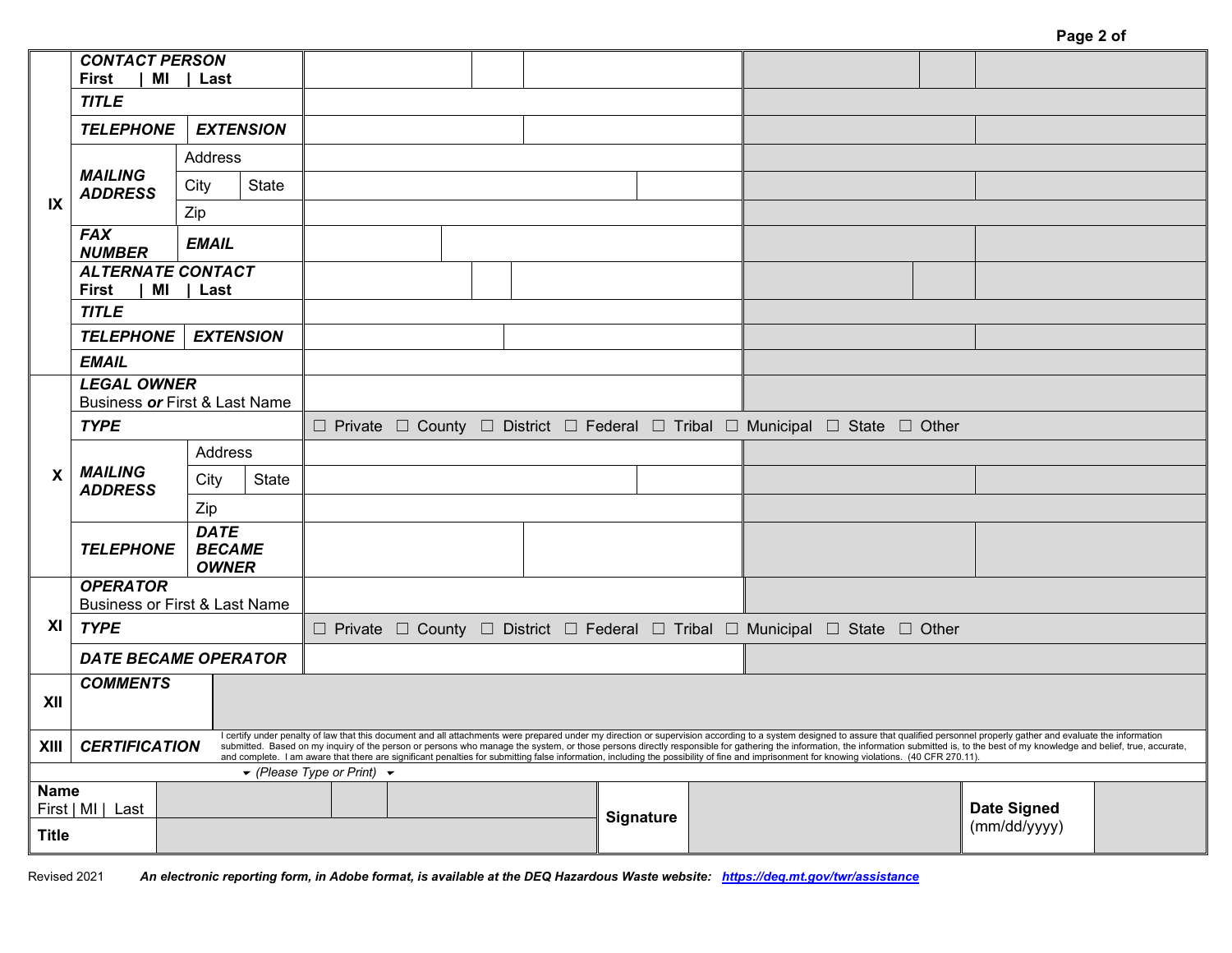**Paper Size: Legal** GENERATOR NAME: RELLC REMEDIATION P66 HELENA TERMINAL **Page and the end of the control of the control of the control of the control of the control of the control of the control of the control of the control of the control** 

|           | A                                                              | B                    | $\mathbf{C}$                     | D                                    | E                        | $\mathsf F$           | G                                          | $*$ H                                 |                                     |          | J                                           | K                                   | $\mathsf{L}$        |
|-----------|----------------------------------------------------------------|----------------------|----------------------------------|--------------------------------------|--------------------------|-----------------------|--------------------------------------------|---------------------------------------|-------------------------------------|----------|---------------------------------------------|-------------------------------------|---------------------|
| Line<br># | Is this<br>Remediation<br>Waste?<br>Place 'X' in<br>box if Yes | Description of Waste | EPA<br>Hazardous                 | Source Code<br>$(G_$                 |                          |                       | Unit of Measure                            | Waste<br>Minimization                 | On-Site Process                     |          |                                             | Off-site                            |                     |
|           |                                                                |                      | Waste<br>Codes<br>(D001,<br>D002 | Management<br>Method for<br>Code G25 | Form Code<br>$(W_{---})$ | Quantity<br>Generated | <i>*Enter Density Only for</i><br>G and CY | Code (see<br>Instructions,<br>page 5) | Management<br>Method<br>$(H_{---})$ | Quantity | Receiving Facility (R)<br>EPA ID Number (#) | Management<br>Method<br>$(H_{---})$ | Quantity<br>Shipped |
|           |                                                                |                      |                                  |                                      |                          |                       | Choose an item.                            | Choose an<br>item.                    | System 1                            | System 1 | R 1#                                        |                                     |                     |
|           |                                                                |                      |                                  |                                      |                          |                       | Density:                                   |                                       | System 2                            | System 2 | R 2 #                                       |                                     |                     |
|           |                                                                |                      |                                  |                                      |                          |                       | Choose an item.                            |                                       |                                     |          | R 3 #                                       |                                     |                     |
|           |                                                                |                      |                                  |                                      |                          |                       | Choose an item.                            | Choose an                             | System 1                            | System 1 | R 1#                                        |                                     |                     |
|           |                                                                |                      |                                  |                                      |                          |                       | Density:                                   | item.                                 | System 2                            | System 2 | R 2 #                                       |                                     |                     |
|           |                                                                |                      |                                  |                                      |                          |                       | Choose an item.                            |                                       |                                     |          | R 3 #                                       |                                     |                     |
|           |                                                                |                      |                                  |                                      |                          |                       | Choose an item.                            |                                       | System 1                            | System 1 | R 1#                                        |                                     |                     |
|           |                                                                |                      |                                  |                                      | Density:                 | Choose an<br>item.    | System 2                                   | System 2                              | R 2 #                               |          |                                             |                                     |                     |
|           |                                                                |                      |                                  |                                      |                          |                       | Choose an item.                            |                                       |                                     |          | R 3 #                                       |                                     |                     |
|           |                                                                |                      |                                  |                                      |                          |                       | Choose an item.                            | Choose an<br>item.                    | System 1                            | System 1 | R 1#                                        |                                     |                     |
|           |                                                                |                      |                                  |                                      |                          |                       | Density:                                   |                                       | System 2                            | System 2 | R 2 #                                       |                                     |                     |
|           |                                                                |                      |                                  |                                      |                          |                       | Choose an item.                            |                                       |                                     |          | R 3 #                                       |                                     |                     |
|           |                                                                |                      |                                  |                                      |                          |                       | Choose an item.<br>Density:                | Choose an<br>item.                    | System 1                            | System 1 | R 1#                                        |                                     |                     |
|           |                                                                |                      |                                  |                                      |                          |                       |                                            |                                       | System 2                            | System 2 | R2#                                         |                                     |                     |
|           |                                                                |                      |                                  |                                      |                          |                       | Choose an item.                            |                                       |                                     |          | R 3#                                        |                                     |                     |
|           | Comments                                                       |                      |                                  |                                      |                          |                       |                                            |                                       |                                     |          |                                             |                                     |                     |